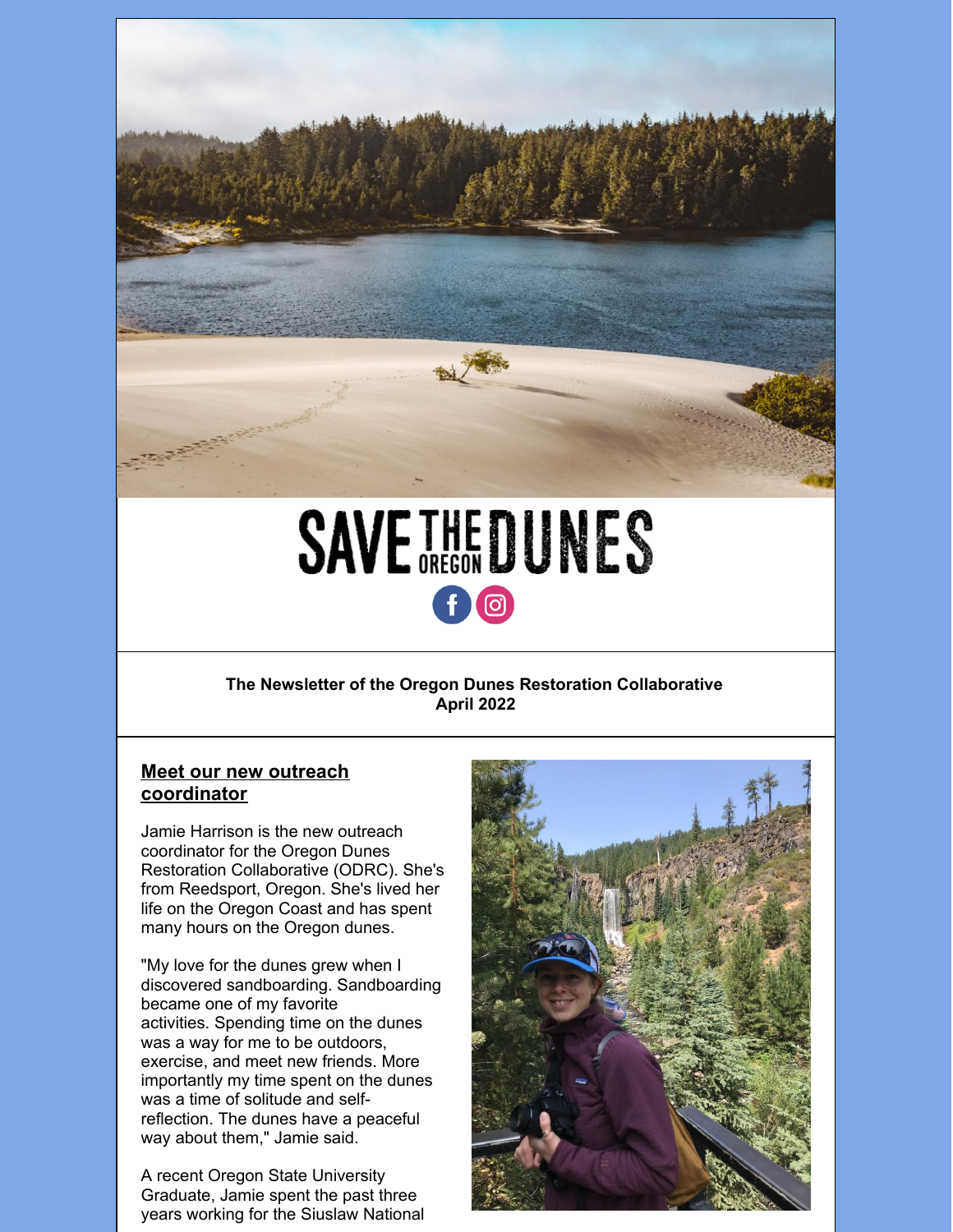Forest on the Oregon Dunes National Recreation Area. She worked with their wildlife and botany department.

"I'm excited to be doing outreach work and working for the ODRC this season. I worry about the current state of the Oregon Dunes, but I am hopeful that the more people learn about them the more people will become involved," Jamie said.

The ODRC is back to hosting work parties to remove Scotch Broom and Gorse from the Oregon Dunes. If you are interested in participating in any of our events please visit our website at [www.saveoregondunes.org](http://www.saveoregondunes.org). Sign up for our monthly newsletters, and stay tuned for future work parties. We'd love to see you out there!

#### **NEWS:**

- Looking for a fun weekend activity with family and friends? Join us at one of our volunteer work parties! The ODRC is back to hosting work parties to remove Scotch Broom and Gorse from the Oregon Dunes. See "Upcoming Events" below.
- The ODRC joined up with long-time Oregon Dunes National Recreation Area volunteer Dina Pavlis, Jesse Beers of the Confederated Tribes of the Coos, Lower Umpqua, and Siuslaw Indians, Oregon Dunes Restoration Collaborative's Jamie Harrison, Siuslaw National Forest Restoration Botanist Armand Rebischke, and Jim Grano of the Siuslaw Watershed Council on April 2nd 2022. We had a great turn out of 30-40 people attend this guided hike at Oregon Dunes Day use area. Volunteers talked about the current state of the Oregon Dunes along with past and pressent issues to the Oregon Dunes. Attendees were shown native plants that are springing up and also identified invasive weeds.
- The Oregon Dunes Restoration Collaborative has hired outreach coordinator. Jamie Harrison. Jamie was hired in March to begin organizing and leading volunteer work parties, work with the Youth Conservation Corps teams, and perform other outreach activities.
- [SOLVE](https://www.solveoregon.org/spring-cleanup) annual spring beach clean up. SOLVE Spring beach clean up link

#### **Upcoming Events:**

- Earth Day Celebration: SOLVE is hosting its annual spring beach clean up. ODRC [encourages](https://www.solveoregon.org/spring-cleanup) you to join this Earth Day celebration event. Find a beach clean up location near you!
- [Volunteer](https://www.saveoregondunes.org/event/scotch-broom-and-gorse-removal-at-heceta-dunes-saturday-august-8/) Work Party: April 30th Saturday Heceta Dunes 10 AM-12 PM. Join us at the entrance of Heceta Dunes off of Joshua Lane.

# **Working Group Updates**

## **Communications, Outreach, & Education-**

Attendees on the guided hike April 2nd stop to learn about native plants. The hike was about 2 hours long with many stops to learn about how the dunes were used in earlier times, along with present day challenges on the dunes.

*Photo by Jamie Harrison*

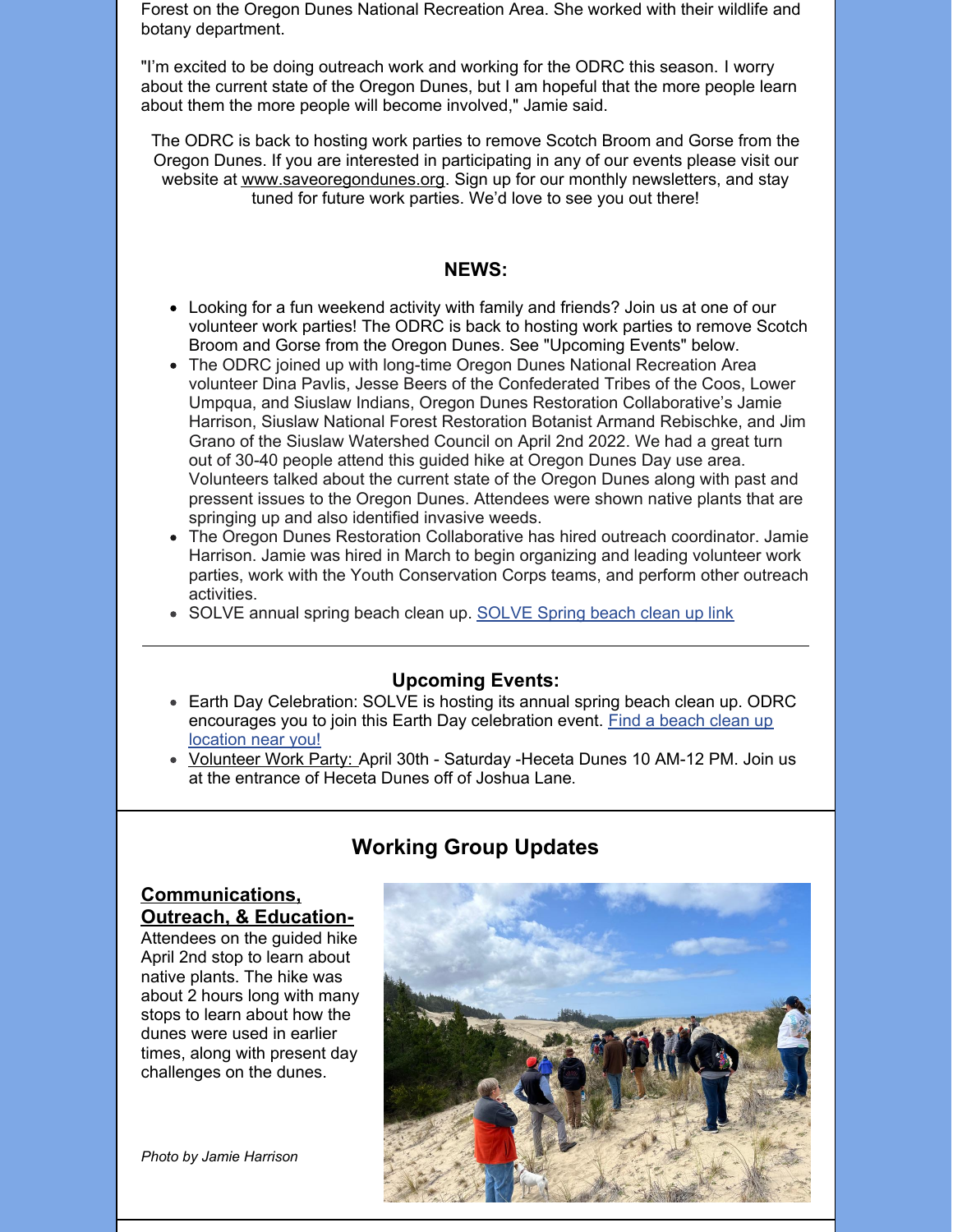**Volunteering-** Whether you have a passion for invasive species mitigation or just want to build up your volunteer experience, the ODRC would love to have you, serving in whatever capacity you can. Please feel free to reach out to us or any of our working group leads. We would love to talk with you!

The ODRC has slowly but surely gotten back into our volunteer work party routine. The first volunteer event of 2022 will be taking place April



30th at Heceta Dunes. North of Florence, turn on Heceta Beach Rd. then turn onto Fourth Ave to Joshua lane. This weed pull will be from 10-12. A guided hike is to follow for anyone interested. We plan to pull scotch broom and gorse for two hours and then break for a brief lunch. Those that are interested in a guided hike afterwards can join long-time Oregon Dunes National Recreation Area volunteer Dina Pavlis, Siuslaw National Forest Restoration Botanist Armand Rebischke, and outreach coordinator Jamie Harrison to learn about the treatments and other successful projects that have been done at this site. Bring plenty of water, hiking shoes, and a lunch.

*Photo by Jamie Harrison: A young scotch broom starting to bloom.*

*For more information, or if you are interested in joining any of our working groups, [email](mailto:saveoregondunes@gmail.com) us here. We would love to have your help!*

**Dont forget to watch Saving the [Oregon](https://www.youtube.com/watch?v=ZVx2dNTjywA) Dunes: Short Film-**Oregon's central coast is home to the largest expanse of coastal sand dunes in North America. Home to hundreds of native bird and plant species, this unique landscape is a favorite for locals and thousands of visitors each year.

Unfortunately, non-native grass and plants were introduced to the landscape in an effort to stabilize the moving sand and protect roads and other infrastructure. These invasive species now threaten to overtake the remaining open sand. The Oregon Dunes Restoration Collaborative (ODRC) formed in an effort to protect this national treasure.

*We hope you all enjoy this 7-minute video that dives deep into the the dune's history, and the origins of the ODRC. We encourage everyone to share this video broadly!*

<https://www.youtube.com/watch?v=ZVx2dNTjywA>

# **Donating to the Oregon Dunes Restoration Collaborative**

The ODRC accepts donations via PayPal! Donate to our fiscal sponsor, Cascade Pacific Resource Conservation & Development, to contribute towards ODRC fundraising efforts. Forward this email or share the link on social media to encourage others to support the efforts of the ODRC.

Your contribution, no matter how big or